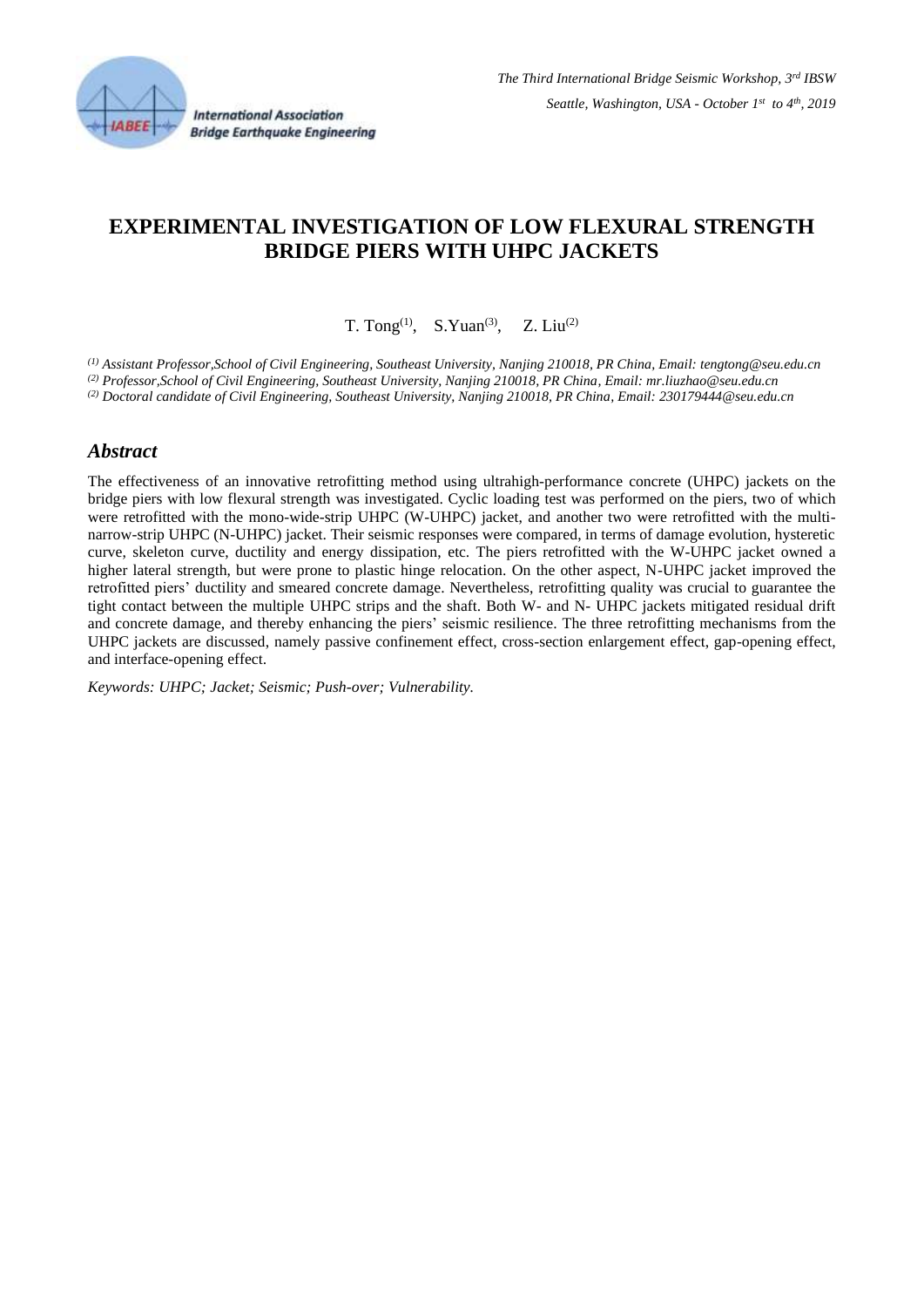#### **1. Introduction**

Recent earthquakes worldwide highlight the role of reinforced concrete (RC) bridges in maintaining the normal functionality of transportation. Post-event repair and restoration not only lead to direct economic losses, but indirect losses arising from network down time, traffic delay and business interruption. An unavoidable reality is that the majority of highway and urban RC bridges were completed several decades ago. The inappropriate design or detailing and the deterioration in performance necessitate the seismic retrofit of these RC bridges, to meet the current performance-based seismic design specifications [1,2].

Extensive researches involve in seismic retrofitting of a RC bridge pier and traditional techniques include RC jackets  $[3,4]$ , steel jackets  $[5-7]$  and FRP wrappings  $[8,9]$ . Alongside, many scholars devote to retrofitting techniques with novel materials, i.e., cement-based matrices with textile reinforcement [10~12], engineered cementitious composites <sup>[13,14]</sup>, and high-performance fiber-reinforced cementitious composite [15] .

Exhibiting agreed compressive and tensile strengths, excellent toughness, and apparent energy dissipation capacity <sup>[16,17]</sup>, ultrahigh-performance concrete (UHPC) appears as a potential alternative option to enrich the retrofitting techniques. As one of cementitious materials, UHPC was found compatible with normal-strength concrete <sup>[18]</sup>. Dagenais et al. <sup>[19]</sup> indicated that UHPC eliminated brittle bond failure in the lap splice region, which frequently occurred in the RC piers built in the USA prior to the 1970s. Xu et al. [20] pointed out UHPC piers were more ductile than their RC counterparts.

In this study, the authors focus on the retrofitting effectiveness of "as-built" low flexural strength bridge piers with the UHPC jacket. The enhancement of a pier's shear strength is out of the scope and will be investigated in the future. The main purposes of the retrofitting work are: (1) rising the flexural strength, and (2) enhancing the seismic resilience by reducing the concrete damage and the residual drift. To this end, the mono-wide-strip UHPC (W-UHPC) jacket is proposed to rise the pier's flexural strength, by enlarging the cross-section of the shaft by the W-UHPC jacket, see Fig.1a. Furthermore, the authors also propose the multi-narrow-strip UHPC (N-UHPC) jacket which does not alter the dimensions of the shaft. With the interface opening between the UHPC strips and the shaft (see Fig.1b), the N-UHPC jacket is expected to eliminate the concrete cracking, spalling and crushing, which frequently occur in an "as-built" bridge pier subject to strong ground motion. Cyclic quasi-static loading was performed on five rectangular RC piers, including one prototype pier, two piers retrofitted with the W-UHPC jacket, and the other two piers retrofitted with the N-UHPC jacket. Their seismic responses were compared, including strength, stiffness, energy dissipation, self-centering, damage, etc.



Fig. 1. The retrofitting purposes.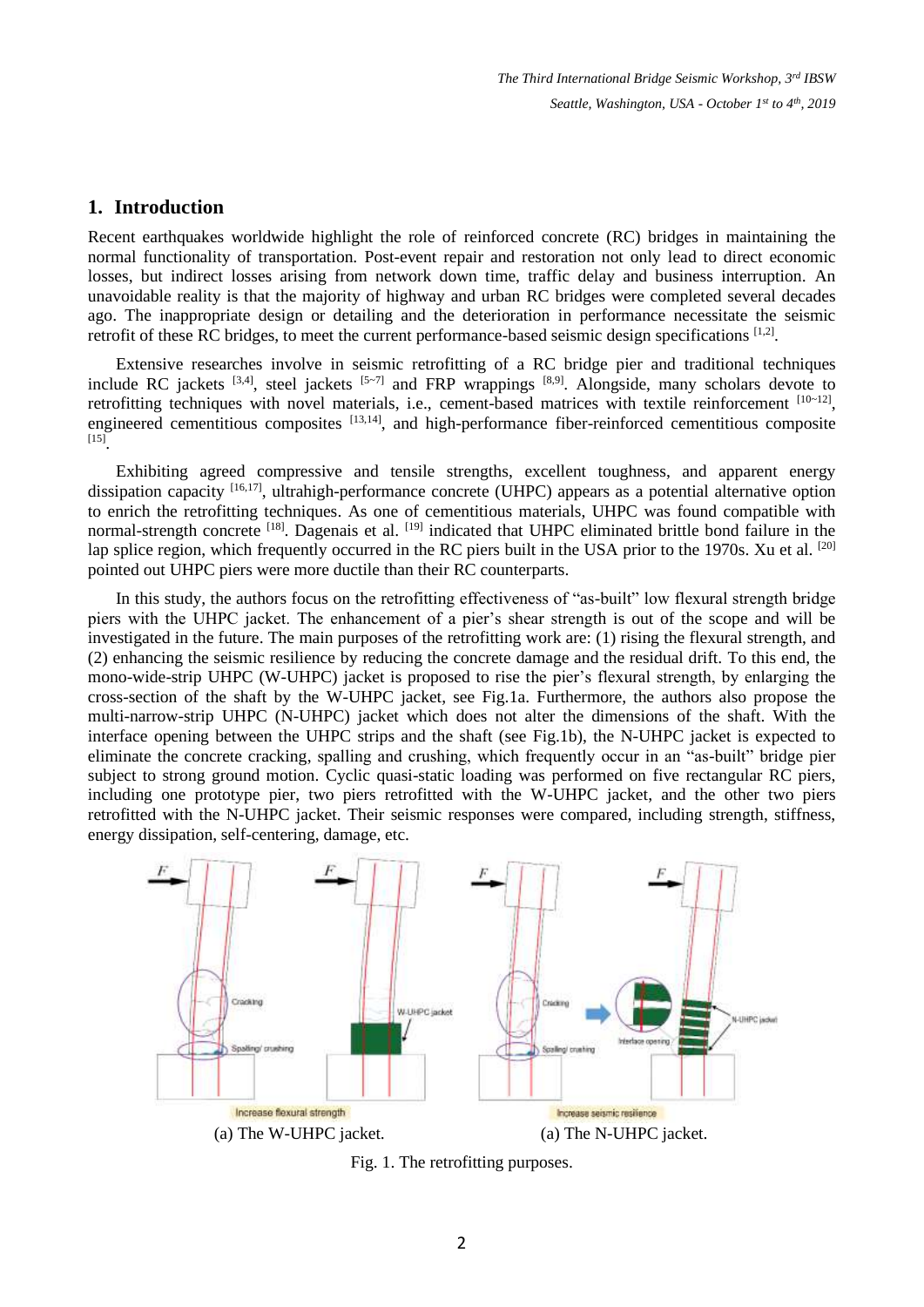## **2 Experimental programs**

#### **2.1 Specimen design and fabrication**

Five 1:2 scaled low strength bridge RC piers were firstly fabricated, with identical dimensions and reinforcements. One pier served as the benchmark. All "as-built" piers owned a 0.70×0.80×0.70m top cap, a  $0.45\times0.50\times2.30$ m shaft, and a  $0.90\times0.70\times1.30$ m footing, see Fig.2. During the test, the lateral displacementcontrol load was applied at the middle of the top cap, and the footing was fixed to the ground. The height-towidth ratio for pier UR was  $(2.30+0.70/2)/0.5=5.3$ . To represent RC piers with low flexural strength, the longitudinal reinforcement percentage 0.71% was deliberatively selected, realized by eight 16mm ribbed HRB400 rebars. The 8mm plain HPB300 rebars served as the stirrups, and spaced at a distance of 80 mm in the plastic hinge zone, see Fig. 2.

Table 1. Design parameters for the tested piers.

| Pier ID        | <b>Jacket</b> |        | Longitudinal               |                     |                           |
|----------------|---------------|--------|----------------------------|---------------------|---------------------------|
|                | <b>W-UHPC</b> | N-UHPC | rebar                      | <b>Stirrup</b>      | N                         |
| UR             |               |        |                            |                     |                           |
| W400           |               |        |                            | A8 HPB300:          |                           |
| W850           |               |        | Eight C16<br><b>HRB400</b> | @80 mm at two ends; | $0.08 \frac{f'_c A_g}{g}$ |
| N <sub>3</sub> |               |        |                            | @160 mm at middle.  |                           |
| N6             |               |        |                            |                     |                           |

Note: *N* - external axial load;  $f'_c$  - cylindrical strength of concrete;  $A_g$  - cross-section area.



Fig. 2. Geometry and reinforcement details of pier UR.

After 28-day natural curing, two "as-built" piers were subsequently retrofitted with the W-UHPC jackets, see Fig.3 and Table 1. The common thickness for a RC jacket is greater than 100mm. Anchored at the enhanced compressive and tensile strengths, the thickness of the W-UHPC jackets was deliberatively selected as 50mm. To probe the influences of a jacket's height on the seismic responses, the 400mm-height (≈1 $L_p$ ) and the 850 mm-height (≈2 $L_p$ ) W-UHPC jackets were employed, where  $L_p$ =393 mm was the height of the "as-built" pier's plastic hinge zone and was evaluated by Seismic Design Criteria 1.7<sup>[1]</sup>. To well bond the W-UHPC jacket to the shaft, roughness treatment was implemented at the normal-strength concrete's surface. Attention was paid that proper humidity should be maintained at the roughened surface when casting the UHPC  $^{[18]}$ .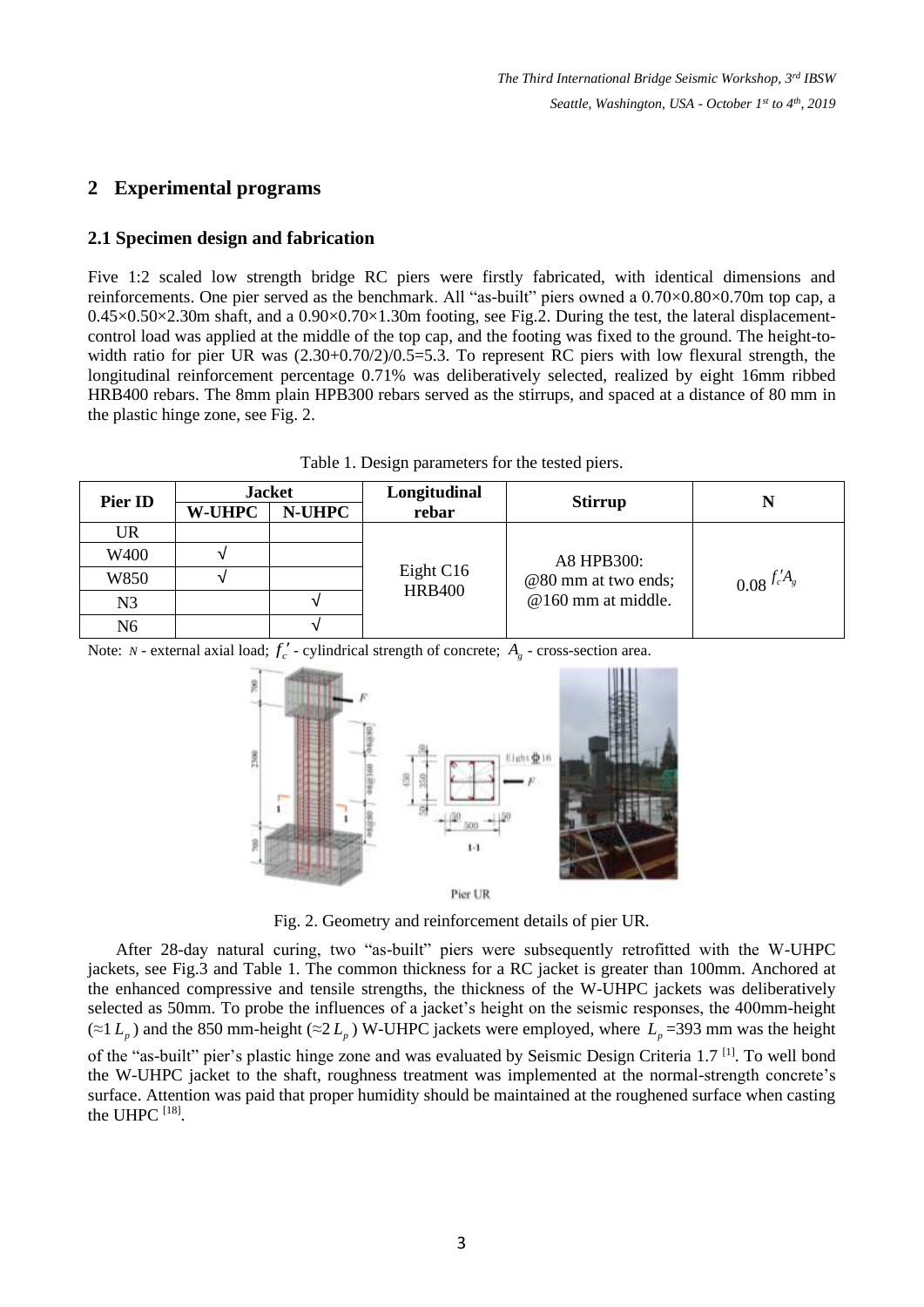*The Third International Bridge Seismic Workshop, 3rd IBSW Seattle, Washington, USA - October 1 st to 4th , 2019*



Fig. 3. Piers W400 and W850.

In contrast, another two "as-built" piers were retrofitted with the N-UHPC jackets, see Fig.4 and Table 1. Different from the W-UHPC jacket which enlarged the cross-section of the base shaft, the N-UHPC jacket remained the cross-section consistent. The height and thickness of one UHPC strip were 100mm and 50mm, respectively, and the height of normal-strength concrete between two UHPC strips was 50mm. Consequently, three and six UHPC strips leaded to  $400 \text{mm} (\approx 1 L_p)$  height retrofitting zone for pier N3, and  $850 \text{mm} (\approx 2 L_p)$  height retrofitting zone for pier N6, respectively. The sequences for retrofitting the "as-built" piers with N-UHPC jackets was a little complicated, with respect to the W-UHPC jackets. At the first step, the parts of normal-strength concrete were removed. Unfortunately, the authors found that the grouting quality of UHPC was hard to be guaranteed.



Fig. 4. Piers N3 and N6.

#### **2.2 Material properties**

The normal-strength concrete owned the mean cubic compressive strength 44.2MPa, which was equivalent to the mean cylindrical compressive strength 34.9MPa. Three samples for HRB400 ribbed reinforcement steel were tensioned and the mean yielding strength 432 MPa was obtained, as well as the mean peak strength 576 MPa.

The UHPC was the commercial product from Sobute New Materials CO., LTD, and the mixture proportions for one cubic meter UHPC was 2095.0kg power, 156.0kg 0.2mm-dia. steel fiber, 22.1kg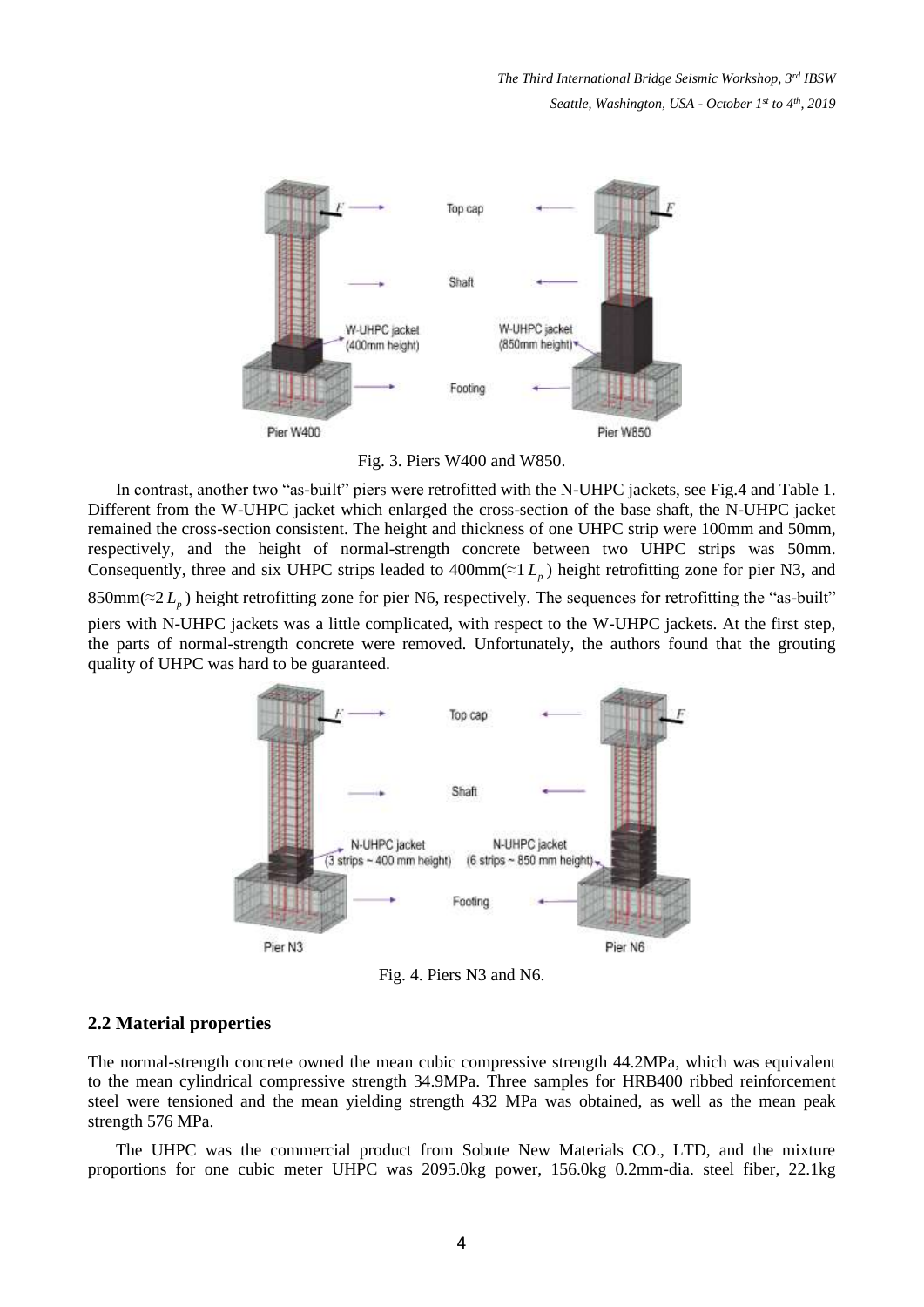*The Third International Bridge Seismic Workshop, 3rd IBSW Seattle, Washington, USA - October 1 st to 4th , 2019*

superplasticizer, and 182.4kg water. Steel fibers distributed randomly and had 2600MPa tensile strength, 205GPa elastic modulus, 7840kg/m3 density, and 20mm length. The mean cubic compressive strength of the UHPC after 28-day natural curing was 129.7MPa, which was equivalent to mean cylindrical compressive strength of 102.5MPa. Elastic modulus for the UHPC was around 57.0GPa. Two custom-fabricated dog-bone specimens were tensioned uniaxially and the mean tensile strength for the UHPC was 7.81MPa.

#### **2.3 Test setup**

Before cyclic loading, the vertical axial load equal to 8% of the RC pier's ultimate compressive strength was applied, through hydraulic jacks and pre-tensioned thread bars. Cyclic lateral loading was applied at the midpoint of the RC cap, using a 6000kN MTS electrohydraulic servo machine. The magnitudes of the loading force and the horizontal displacement at loading point were precisely monitored by the MTS experiment system. Displacement-control loading scheme is illustrated as Fig.5. Three repeated cycles were performed at each loading phase. The amplitude increment was set as 5mm for the cycles with amplitude lesser than 50mm. The amplitude was subsequently amplified to 10mm, until the termination of the test.



Fig. 5. Test setup for pier W400 and loading scheme.

Two issues were encountered when loading the piers. At a large lateral displacement, the bars elongated and leaded to the increase of the vertical axial load vertical axial load *N* . To eliminate the disturbance, oil pressures of the two hydraulic jacks were manually controlled as approximately a constant value. Consequently, the variation of the recorded tensile force in the two bars was within 5%. Alongside, the inclination of thread bars leaded to a trace of horizontal restoring force. The recorded lateral displacementforce relationship from the MTS system was revised to eliminate the disturbance.

### **3 Global damage evolutions**

### **3.1 Pier UR**

Tested hysteretic curve for pier UR is shown in Fig.9, the hysteretic response appeared quite symmetric for push/pull cycles. Damage evolutions with the lateral drift  $\delta$  is shown in Fig. 6 and summarized in Table 2.

Table 2. Overview of pier UR's damage evolutions.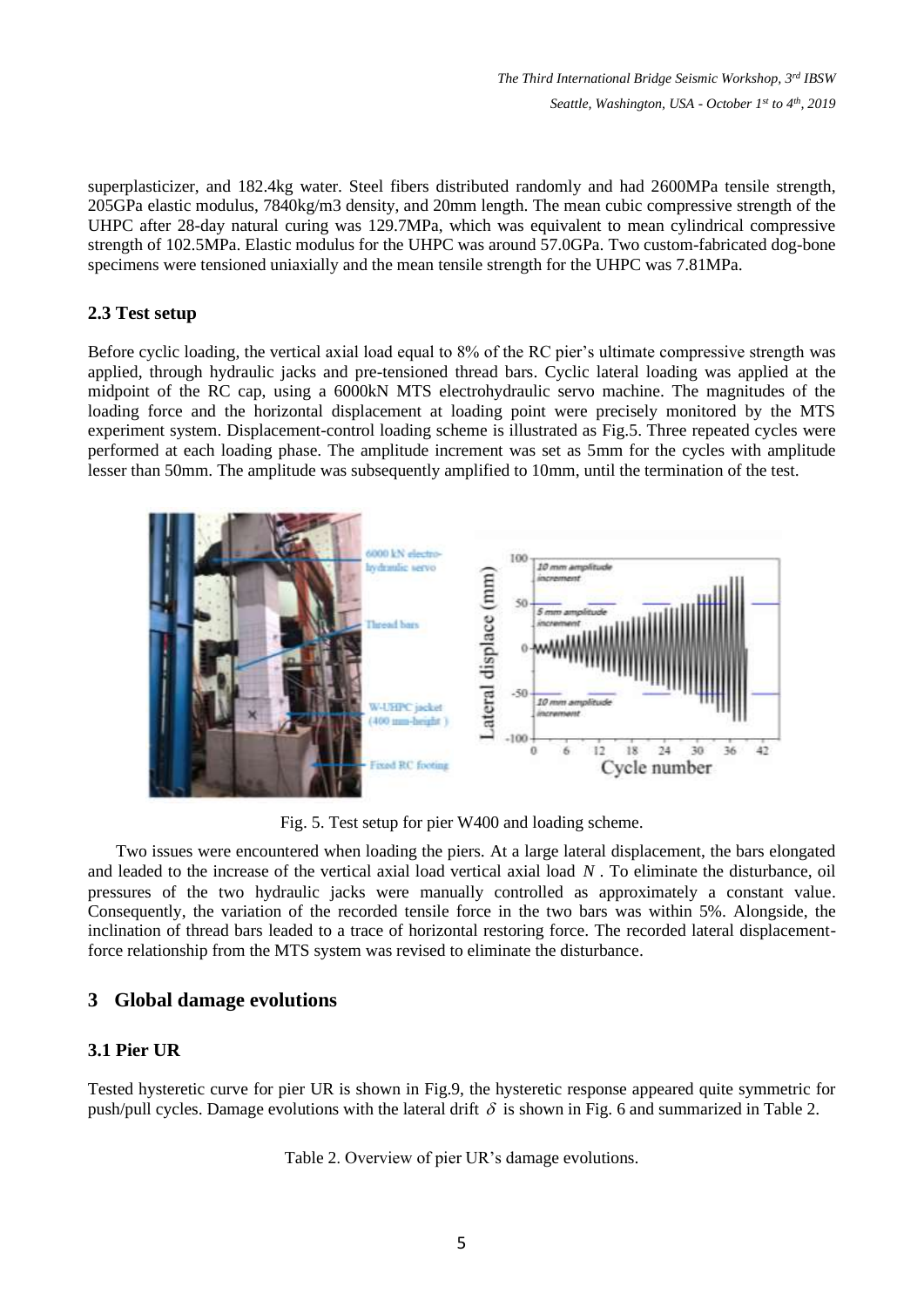| Drift $(\%)$ | Damage description                                                                                |
|--------------|---------------------------------------------------------------------------------------------------|
| 0.75         | Multiple flexural cracks emerged, propagated and widened.                                         |
| 1.89         | Flexural cracks stabilized;<br>Concrete slightly spalled at the extreme fiber of compressive toe. |
| 2.26         | Arrived at peak lateral strength $F_p$ .                                                          |
| 3.40         | Flexural cracks widened;<br>Evolution of concrete spalling at end of the RC shaft.                |
| 3.77         | Lateral strength dropped to 0.8 $F_p$ .                                                           |
| 4.15         | Height of spalling was $0.2$ m;<br>Fracture of the longitudinal rebar.                            |

Flexural-dominated failure mode was observed. Due to the low flexural reinforcement ratio, no crushing was observed for the core concrete enclosed by the stirrups. After the termination of the test, damage patterns at  $\delta$  =4.15% are presented as the photo in Fig.9. The height of concrete spalling reached 0.2 m.



Fig. 6. Damage evolutions and hysteretic curve and for pier UR.

### **3.2 Pier W400**

Due to limitations of the MTS electrohydraulic servo machine, pier W400 was cyclically loaded until  $\delta$  =4.91%, without the fracture of the longitudinal rebar. To remedy the test, monotonic pushover was then performed for pier W400. The fracture of the longitudinal rebar occurred at the interface between the W-UHPC jacket and the footing, and flexural-dominated failure mode was observed.

Table 3. Overview of pier W400's damage evolutions.

| $\cdot$ $\sim$<br>$^{(0)}$<br>$D$ ritt<br> | $\sim$<br>$\sim$ $\sim$<br>TOIT<br>$ -$<br>____ |
|--------------------------------------------|-------------------------------------------------|
|                                            |                                                 |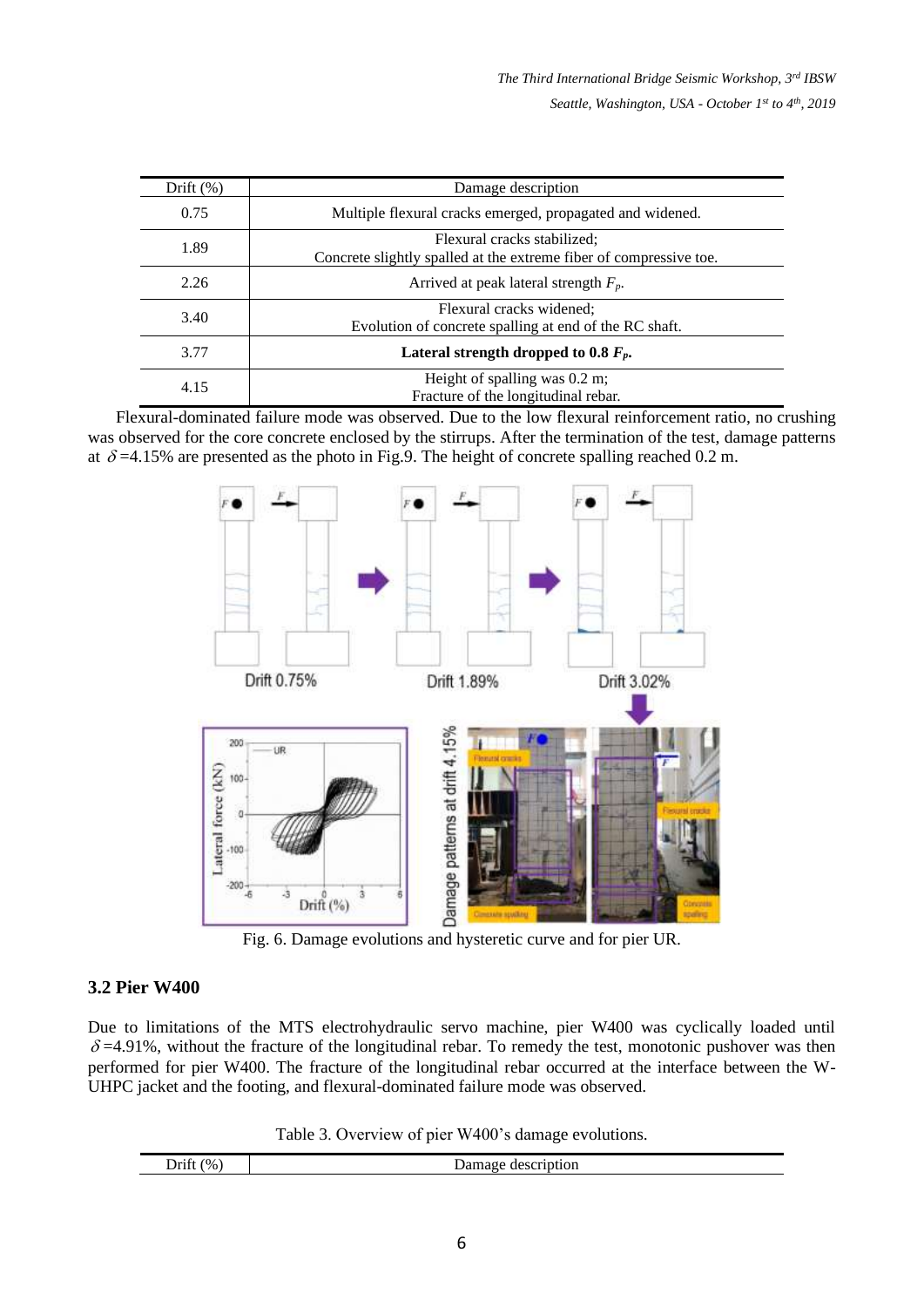| 0.75 | Flexural cracks emerged, propagated and widened;                                                                                                                                               |
|------|------------------------------------------------------------------------------------------------------------------------------------------------------------------------------------------------|
| 1.70 | Corner of the RC shaft spalled above the W-UHPC jacket;<br>Vertical expansive cracks occurred on the W-UHPC jacket;<br>Gap-opening was witnessed between the W-UHPC jacket and the RC footing. |
| 2.26 | Arrived at peak lateral strength $F_p$ .                                                                                                                                                       |
| 2.64 | More vertical expansive cracks occurred on the W-UHPC jacket;<br>Flexural cracks on the RC shaft stabilized;<br>Gap-opening increased.                                                         |
| 3.40 | Diagonal shear cracks propagated on the side faces of the W-UHPC jacket.<br>Gap-opening increased to 7~8 mm.                                                                                   |
| 4.91 | <b>Lateral force dropped below 0.8</b> $F_p$ , but no fracture of the longitudinal rebar.                                                                                                      |

The higher elastic modulus and tensile strength of UHPC passively confined the lateral expansion of the shaft, which was indicated by the massive vertical expansive cracks on the 400mm-height W-UHPC jacket. The integrity of the retrofitted RC pier was enhanced and spalling or crushing were not observed, either for the W-UHPC jacket or the normal-strength concrete shaft.



Fig. 7. Damage evolutions and hysteretic curve and for pier W400.

### **3.3 Pier W850**

Tested hysteretic curve for pier W850 is shown in Fig.8. Damage evolutions with the lateral drift  $\delta$  is shown in Fig.8 and summarized in Table 4.

Table 4. Overview of pier W850's damage evolutions.

| Drift $(\%)$ | Damage description                               |
|--------------|--------------------------------------------------|
| 0.75         | Flexural cracks emerged, propagated and widened. |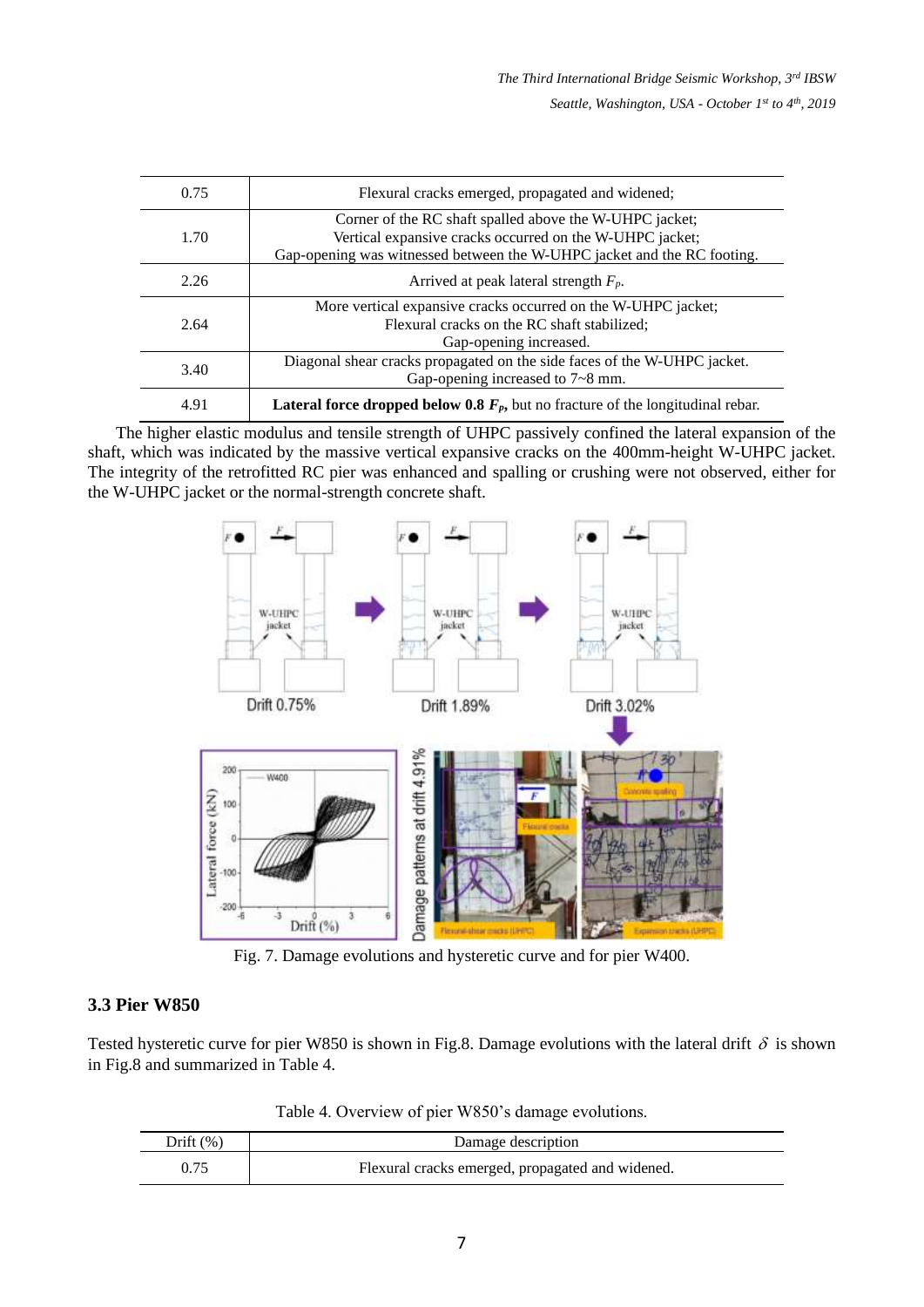| 1.13 | Gap-opening was witnessed between the W-UHPC jacket and the RC footing.      |
|------|------------------------------------------------------------------------------|
| 1.70 | Flexural crack of the RC shaft stabilized;<br>Gap-opening increased to 4 mm. |
| 1.89 | Vertical expansive cracks occurred at the UHPC jacket.                       |
| 2.64 | Arrived at peak lateral strength $F_p$ .                                     |
| 3.40 | Gap-opening increased to 12 mm.                                              |
| 3.77 | Fracture of the longitudinal rebar;<br>Gap-opening increased to 14 mm.       |

Flexural-dominated failure mode was observed. Damage patterns at  $\delta = 3.77\%$  are presented as the photo in Fig.8. Similar to pier W400, vertical expansive cracks indicated the passive confinement effect from the W-UHPC jacket. Due to the greater height, the 850 mm-height jacket itself displayed lesser expansive cracks. No spalling or crushing were observed, either for the W-UHPC jacket or the normal-strength shaft.



Fig. 8. Damage evolutions and hysteretic curve and for pier W850.

### **3.4 Pier N3**

Pier N3 was also not loaded to the fracture of the longitudinal rebar, due to the limitations of the MTS electrohydraulic servo machine. Tested hysteretic curve for pier N3 is shown in Fig.9. Damage evolutions with the lateral drift  $\delta$  is shown in Fig.9 and summarized in Table 5.

| Drift $(\%)$ | Damage description                                                                     |  |  |
|--------------|----------------------------------------------------------------------------------------|--|--|
| 0.38         | Interfaces between upper surfaces of UHPC strips and the RC shaft opened.              |  |  |
| 1.13         | Interface-opening widened;<br>Multiple flexural cracks were witnessed in the RC shaft. |  |  |

Table 5. Overview of pier N3's damage evolutions.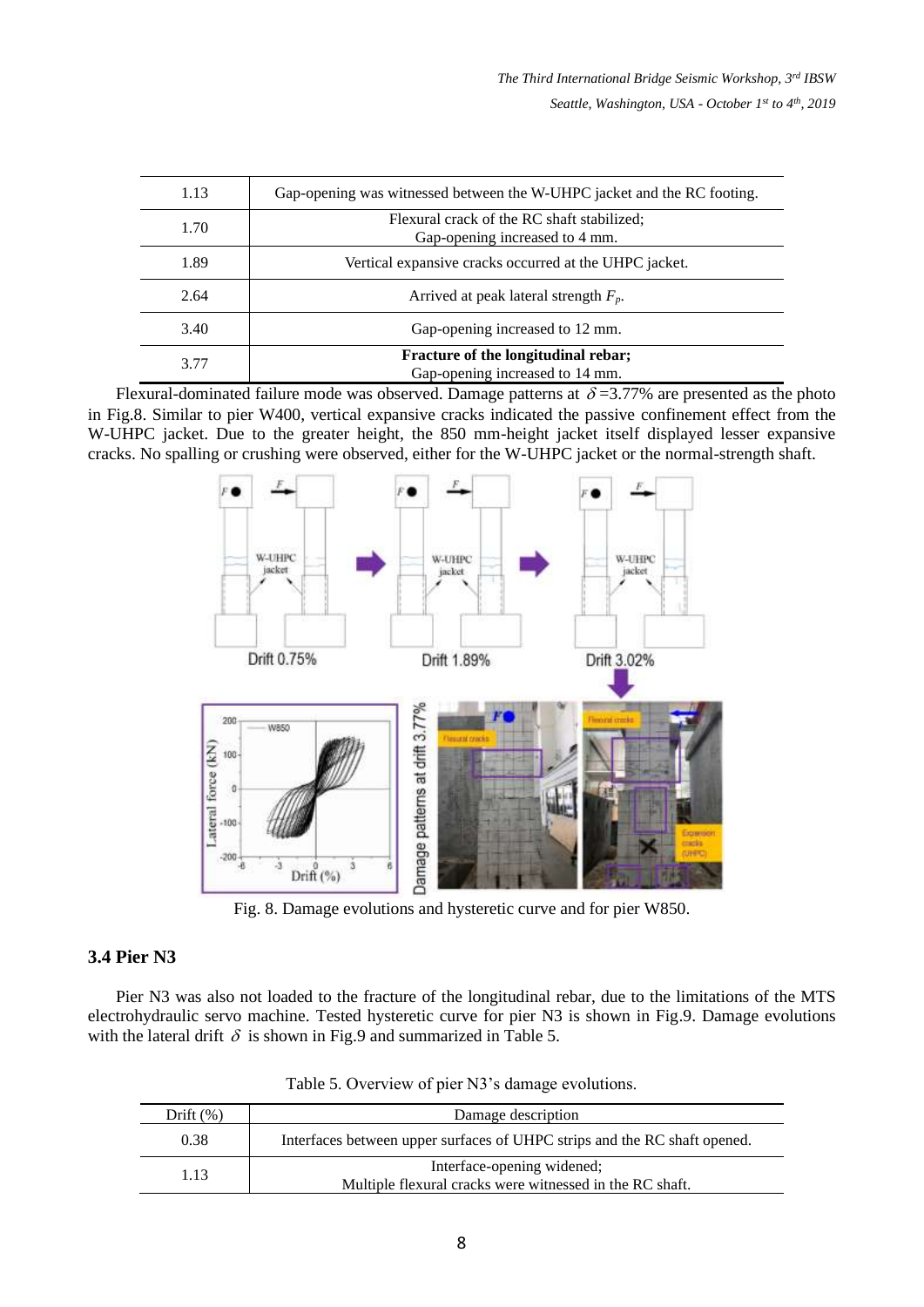| 1.32 | Vertical expansive cracks formed on the N-UHPC jacket;<br>Arrived at peak lateral strength $F_p$ . |
|------|----------------------------------------------------------------------------------------------------|
| 1.89 | Flexural cracks stabilized;<br>Interface-opening reached 7 mm.                                     |
| 3.39 | Fracture of one stirrup at the middle UHPC strip;<br>Breakage of the middle UHPC strip.            |
| 3.77 | Lateral force dropped below 0.8 $F_p$ .                                                            |
| 4.15 | Termination of the test, although no fracture of the longitudinal rebar.                           |

Flexural-dominated failure mode was observed. Damage patterns at  $\delta = 4.15\%$  are presented as the photo in Fig.9. Vertical expansive cracks on the N-UHPC jacket clearly indicated its passive confinement effect on restraining the lateral deformation of the normal-strength shaft. Due to the construction deficiency, there existed a seam between the upper surface of the UHPC strip and the shaft. The seam weakened the passive confinement effect of the UHPC strip. The compressive buckling of longitudinal rebars was not well suppressed and leaded to the fracture of one stirrup at  $\delta = 3.39\%$ , as well as the UHPC strip.



Fig. 9. Damage evolutions and hysteretic curve and for pier N3.

### **3.5 Pier N6**

Tested hysteretic curve for pier N6 is shown in Fig.10. Damage evolutions with the lateral drift  $\delta$  is shown in Fig.13 and summarized in Table 6.

| Table 6. Overview of pier N6's damage evolutions. |
|---------------------------------------------------|
|---------------------------------------------------|

| Drift $(\%)$ | Damage description                                                                                                    |  |  |
|--------------|-----------------------------------------------------------------------------------------------------------------------|--|--|
| 1.13         | Interfaces between upper surfaces of UHPC strips and the RC shaft opened;<br>Flexural cracks emerged at the RC shaft. |  |  |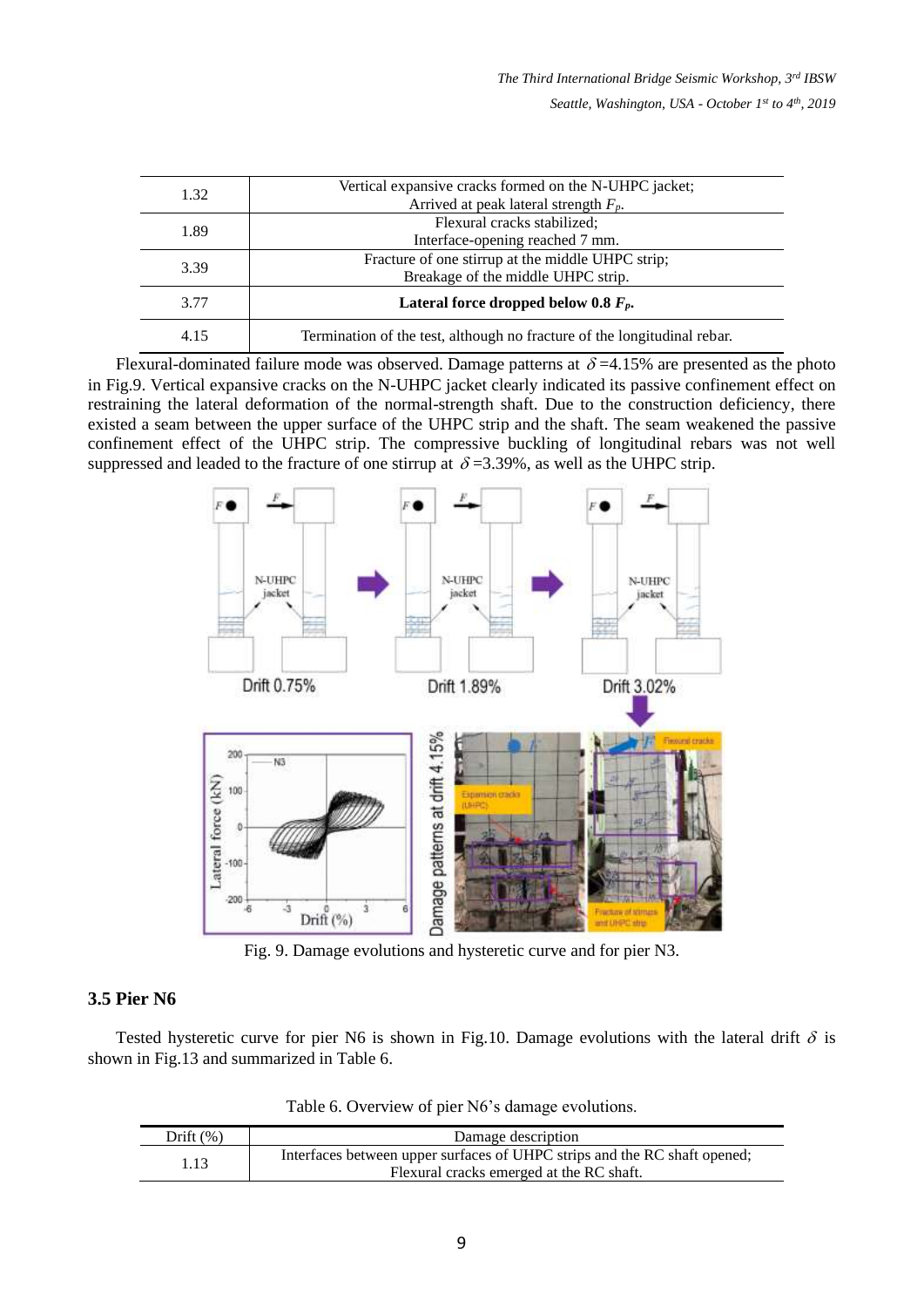| 1.51 | Flexural cracks stabilized.                                            |
|------|------------------------------------------------------------------------|
| 2.26 | Interface-opening widened;<br>Arrived at peak lateral strength $F_p$ . |
| 4.15 | Fracture of the longitudinal rebar.                                    |

Flexural-dominated failure mode was observed. Final damage distribution at  $\delta = 4.15\%$  is presented as the photo in Fig.10. If retrofitted with accepted quality, the passive confinement effect enabled pier N6 to remain overall integrity, and no spalling or crushing were observed, either for the N-UHPC jacket or the shaft. Moreover, there were no compressive buckling of the longitudinal rebar and no fracture of the stirrup.



Fig. 10. Damage evolutions and hysteretic curve and for pier N6.

### **3 Summary and final remarks**

Five scaled bridge piers were tested to quantitively evaluate the novel retrofitting method adopting the W-UHPC and N-UHPC jackets. Relying on the experiment results, seismic vulnerability of these five piers is subsequently evaluated. The following conclusions can be drawn:

(1) The W-UHPC jacket was effective in enhancing the flexural strength. The passive confinement, cross-section enlargement, and gap-opening effects were witnessed for piers W400 and W850. With proper selection of the W-UHPC jacket's height, pier W400 gained apparently rise in the ductility and energy dissipation capacity. Alongside, proper design of the W-UHPC jacket should be paid to avoid the potential relocation of the plastic hinge zone.

(2) The N-UHPC jacket was effective in mitigating the pier's concrete cracking, spalling and crushing. Moreover, residual drifts of piers N3 and N6 were also reduced. The passive confinement and interfaceopening effects were witnessed for the piers retrofitted with the N-UHPC jacket. However, guaranteeing the construction quality is critical for the N-UHPC jacket.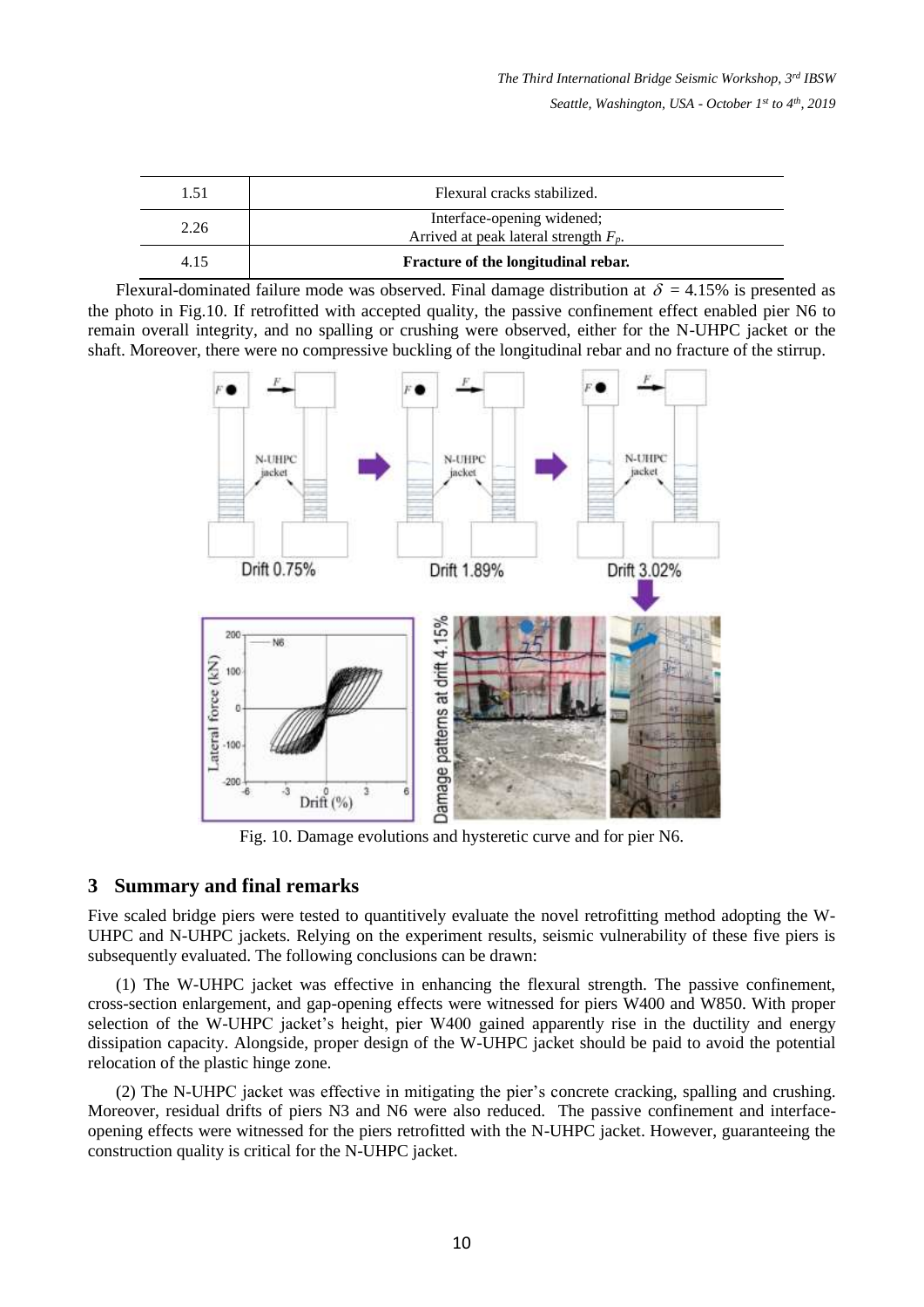The current research serves as a pilot investigation and focuses on the seismic retrofitting of low flexural strength rectangular bridge piers with the W-UHPC and N-UHPC jackets, which are typical piers completed in China prior to the 1980s. Further researches are needed to comprehensively investigate the potentials of the UHPC jacket in retrofitting the bridge piers.

#### **4 References**

- [1] SDC (The Seismic Design Criteria) (2013): Caltrans seismic design criteria version 1.7. *California Department of Transportation. Sacramento, CA, USA.*
- [2] JTG D60 Ministry of Communication (MOC) of China (2004): General code for design of highway bridges and culverts.
- [3] Priestley MN, Seible F, Calvi GM (1996): *Seismic design and retrofit of bridges*. John Wiley & Sons.
- [4] Rodriguez M, Park R (1994): Seismic load tests on reinforced concrete columns strengthened by jacketing. *Structural Journal*, *91*(2), 150-159.
- [5] Priestley MN, Verma R, Xiao Y (1994): Seismic shear strength of reinforced concrete columns. *Journal of structural engineering*, *120*(8), 2310-2329.
- [6] Ghasemi H, Otsuka H, Cooper JD, Nakajima H (1996): Aftermath of the kobe earthquake. *Public Roads*, *60*(2).
- [7] Itani R (2003): Effects of retrofitting applications on reinforced concrete bridges. *Columns*.
- [8] Seible F, Priestley MN, Hegemier GA, Innamorato D (1997): Seismic retrofit of RC columns with continuous carbon fiber jackets. *Journal of composites for construction*, *1*(2), 52-62.
- [9] Foraboschi P (2016): Effectiveness of novel methods to increase the FRP-masonry bond capacity. *Composites Part B: Engineering*, *107*, 214-232.
- [10]Ilki A, Demir C, Bedirhanoglu I, Kumbasar N (2009): Seismic retrofit of brittle and low strength RC columns using fiber reinforced polymer and cementitious composites. *Advances in Structural Engineering*, *12*(3), 325- 347.
- [11]Bedirhanoglu I, Ilki A, Kumbasar N (2013): Precast fiber reinforced cementitious composites for seismic retrofit of deficient rc joints–A pilot study. *Engineering Structures*, *52*, 192-206.
- [12]Ates AO, Khoshkholghi S, Tore E, Marasli M, Ilki A (2019): Sprayed Glass Fiber–Reinforced Mortar with or without Basalt Textile Reinforcement for Jacketing of Low-Strength Concrete Prisms. *Journal of Composites for Construction*, *23*(2), 04019003.
- [13]Li VC, Horii H, Kabele P, Kanda T, Lim YM (2000): Repair and retrofit with engineered cementitious composites. *Engineering Fracture Mechanics*, *65*(2-3), 317-334.
- [14]AL-Gemeel AN., Zhuge Y (2018): Experimental investigation of textile reinforced engineered cementitious composite (ECC) for square concrete column confinement. *Construction and Building Materials*, *174*, 594-602.
- [15]Cho CG, Han BC, Lim SC, Morii N, Kim JW (2018): Strengthening of reinforced concrete columns by highperformance fiber-reinforced cementitious composite (hpfrc) sprayed mortar with strengthening bars. *Composite Structures*, *202*, 1078-1086.
- [16]Nagayama M, Miyashita T (2008): Tensile Stress-Strain Relationship of High-Performance Fiber Reinforced Cement Composites. In *14th World Conference on Earthquake Engineering*.
- [17]Park SH, Kim DJ, Ryu GS., Koh KT (2012): Tensile behavior of ultra high performance hybrid fiber reinforced concrete. *Cement and Concrete Composites*, *34*(2), 172-184.
- [18]Aaleti S, Sritharan S, Abu-Hawash A (2013): Innovative UHPC-normal concrete composite bridge deck. In *Proceedings of the RILEM-fib-AFGC International Symposium on Ultra-High Performance Reinforced Concrete, Eds: F. Toutlemonde, J. Resplendino, Rilem Publications SARL, Bagneux, France*.
- [19]Dagenais MA, Massicotte B, Boucher-Proulx G (2017): Seismic retrofitting of rectangular bridge piers with deficient lap splices using ultrahigh-performance fiber-reinforced concrete. *Journal of Bridge Engineering*, *23*(2).